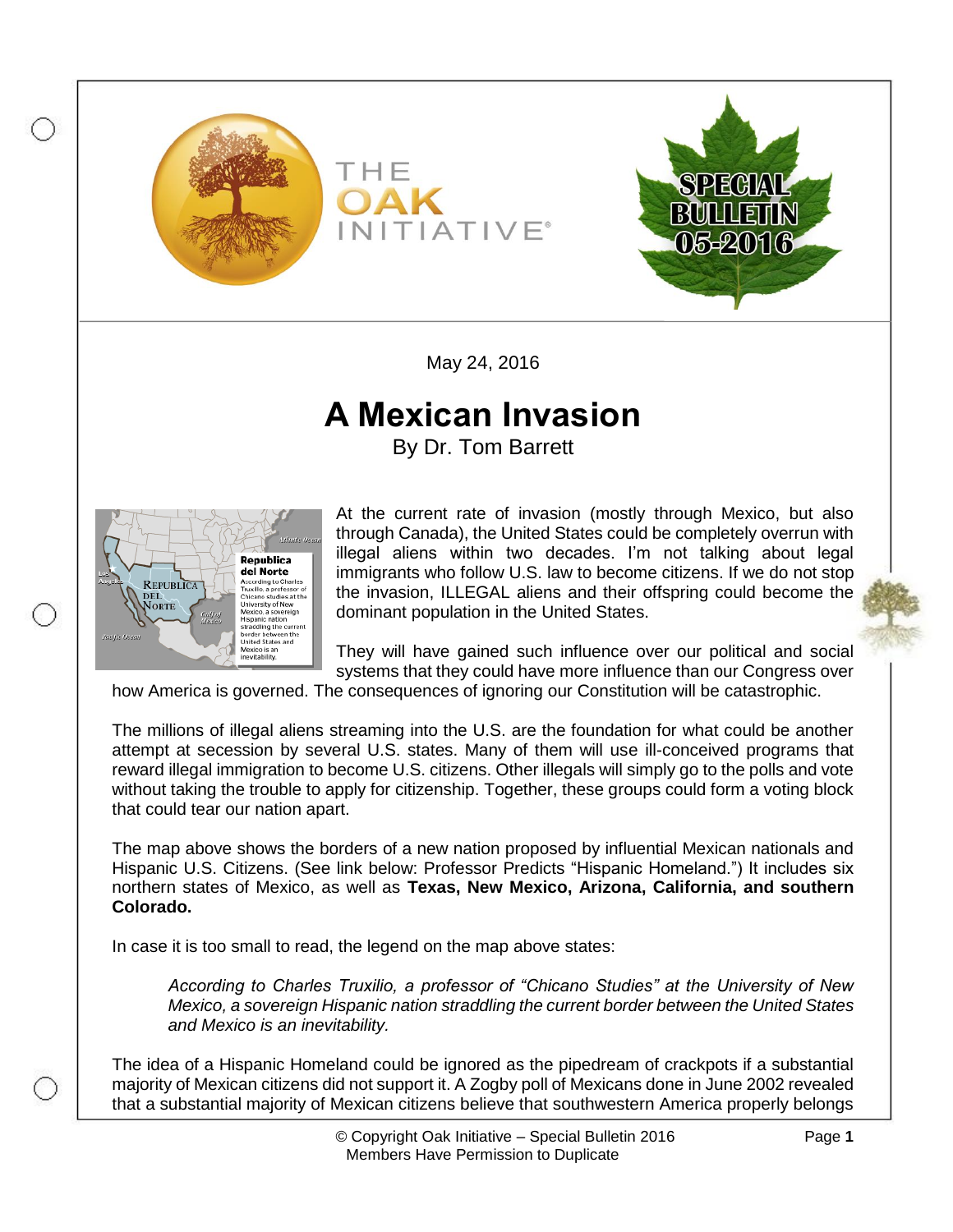to Mexico. They said that Mexicans do not need the permission of the U.S. to enter this territory. Fifty-eight percent of Mexican citizens agreed with this statement: "The territory of the United States' southwest rightfully belongs to Mexico." Only twenty-eight percent disagreed with the statement.

Listen to what some Mexican government officials and U.S. leaders (including politicians and professors at taxpayer-funded universities) have to say on this subject.

Jose Angel Gutierrez, professor at the University of Texas, Arlington and founder of the La Raza Unida political party, screams at rallies: "We have an aging white America. They are dying. They are \*\*\*\*\*\*\*\* in their pants with fear! I love it! We have got to eliminate the gringo, and what I mean by that is if the worst comes to the worst, we have got to kill him!" (See link below.)

Richard Alatorre, Los Angeles City Council: "They're afraid we're going to take over the governmental institutions and other institutions. They're right. We WILL take them over."

Professor Fernando Guerra, Loyola Marymount University: "We need to avoid a white backlash by using codes understood by Latinos."

Mario Obledo, the California State Secretary of Health, Education, and Welfare under Jerry Brown, who was awarded the Presidential Medal of Freedom by Bill Clinton says, "California is going to be a Hispanic state. Anyone who doesn't like it should leave."

Proposition 187 was the California initiative supported by a majority of Californians that denied taxpayer funds for services to non-citizens. Speaking at a Latino gathering in response to Proposition 187's passage in 1995, Art Torres, the **Chairman of the California Democratic Party**, said: "Power is not given to you. You have to take it. Remember, 187 is the last gasp of white America in California."

Augustin Cebada of the Brown Berets: "Go back to Boston! Go back to Plymouth Rock, Pilgrims! Get out! We are the future. You are old and tired. Go on. We have beaten you. Leave like beaten rats. You old white people. It is your duty to die. Through love of having children, we are going to take over."

The national newspaper of Mexico, *Excelsior*: "The American Southwest seems to be slowly returning to the jurisdiction of Mexico without firing a single shot."

Gloria Molina, Los Angeles County Supervisor: "We are politicizing every single one of these new citizens that are becoming citizens of this country...I gotta tell you that a lot of people are saying, 'I'm going to go out there and vote because I want to pay them back.'"

Jose Pescador Osuna, Mexican Consul General: "We are practicing 'La Reconquista' in California." "Reconquista" means the reconquest of the U.S. Southwest by Mexico. (See link below.)

These people are serious! They think they are going to take U.S. territory. The Mexican President declared it here in our country, and Bill Clinton signed a Presidential Executive Order that paved the way for at least part of Mexico's dream.

Mexican President Ernesto Zedillo said in Chicago on July 23, 1997: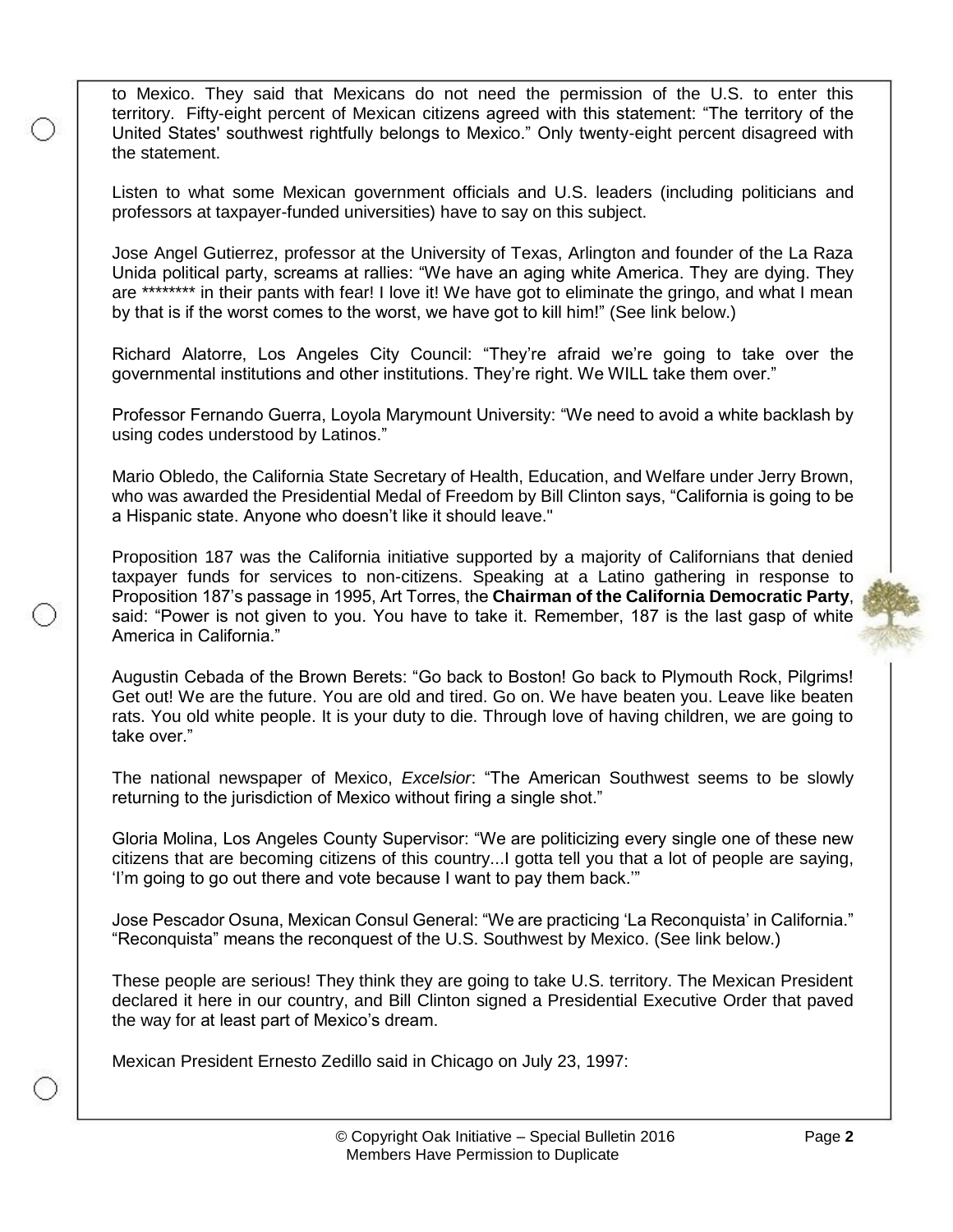*I have proudly affirmed that the Mexican nation extends beyond the territory enclosed by its borders and that Mexican migrants are an important—a very important—part of this. For this reason, my government proposed a constitutional amendment to allow any Mexican with the right and the desire to acquire another nationality to do so without being forced to first give up his or her Mexican nationality.*

Translation: It is next to impossible to receive Mexican citizenship unless you can prove you are of Mexican descent. But Mexico knows that the U.S. has soft immigration laws and will grant citizenship to almost anyone. (After all, we grant citizenship every day to immigrants from countries that have sworn to destroy us.) So Mexico wants to take advantage of this ridiculous situation by encouraging their citizens to apply for U.S. citizenship while keeping Mexican citizenship. That way the Mexican government can influence the political process here in the U.S.

It is obvious to me that Mexico is not an ally of the United States, regardless of the statements to the contrary by slick politicians in Washington. For instance, the Mexican government has NEVER extradited a Mexican national accused of murder in the United States, in spite of extradition treaties requiring them to do so.

Executive Order 13122, signed on May 25, 1999 by Bill Clinton, established an Interagency Task Force on the Economic Development of the Southwest Border. Part of the Order reads, "The Southwest Border or Southwest Border region is defined as including the areas up to 150 miles north of the United States-Mexican border in the States of Arizona, New Mexico, Texas, and California."

According to experts on international law, this sets the stage for a 150-mile-wide "Border Zone" that will neither belong to Mexico or the U.S. This could then become the first area of a Hispanic Nation that would eventually encompass the areas shown in the map of the proposed Republica del Norte (The Northern Republic).

Our government, pushed by liberal Democrats, has been systematically laying the groundwork for such a breakaway republic. Did you know that immigrants from Mexico and other non-European countries can come to this country and get preferences in jobs, education, and government contracts? It's called affirmative action or racial privilege.

Some time ago a vote was taken in the U.S. Congress to end this practice. It was defeated. Every single Democratic senator, except Ernest Hollings, voted to maintain special privileges for Hispanic, Asian, and African immigrants. They were joined by thirteen Republicans. Bill Clinton and Al Gore have repeatedly stated that they believe that massive immigration from countries like Mexico is good. They have also backed special privileges for these immigrants.

Mexico, a nation that has benefited enormously from American generosity, is now working to destabilize our country. Is "destabilize" too strong a word? I don't think so. Whether or not Mexican leaders think they can actually create enough hatred against "gringos" to accomplish the creation of a new republic made up of mainly U.S. territory, they know that pushing that agenda will cause huge political problems here and allow Mexico to accomplish many of their goals. Is the government of Mexico behind this? You have seen quotes from a Mexican President and a Mexican Consul General in support of it. They have everything to gain and little to lose by pushing it.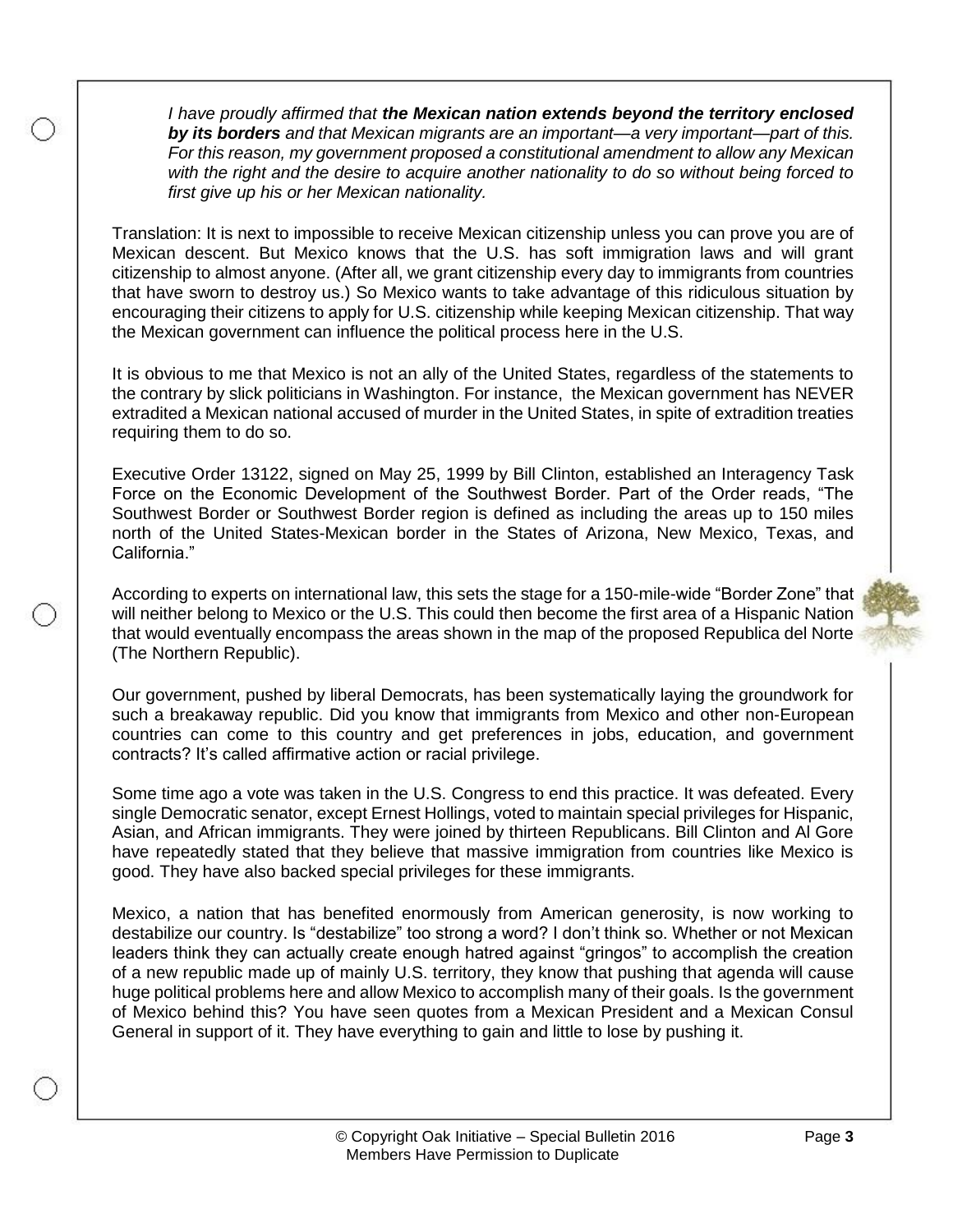The Mexican government is also pushing illegal immigration, which destabilizes our economy. A *New York Times* article (see link below) describes a pamphlet published by the Mexican government showing their citizens the best way to illegally enter the U.S. and how to live there without being detected. Millions of these have been distributed. Why? It takes the strain of taking care of unemployed Mexicans off the Mexican treasury and puts it on the U.S. treasury. And when the illegals get on welfare, they send some of their money home, which helps the Mexican economy. (A copy of this manual had been posted on the U.S. Border Patrol website, but has been removed.)

All this talk by Mexican and U.S. officials about the U.S. illegally occupying Mexican territory does nothing but breed racial hatred. The sad thing is that none of this is about race. It is about the things that all wars and conflicts are about: greed, power, and money.



Translation: Guide for the Mexican Migrant

I don't like to talk about a problem without offering a solution. The U.S. politicians and professors who advocate taking U.S. territory are guilty of sedition. Remove them from their offices and (hopefully) put them in a federal penitentiary where they can consider the error of their ways. The Mexican politicians who do the same are guilty of inciting sedition. This is very close to an act of war. Immediately cut of all economic aid to Mexico until its government publicly disavows this lunatic plan.

Finally, we should use troops to guard our borders, because the U.S. Border Patrol cannot cover the huge U.S.-Mexico border without help. And we need to pass laws that will stop the government from rewarding illegal immigrants at the expense of those who follow the law. We have a huge immigration problem in this country. This ridiculous Hispanic Homeland idea is just a symptom of the problem.

## **PUBLISHER'S NOTE:**

This article was first published eleven years ago. None of the facts have changed—only the statistics. Predictably, today we are far closer to being overrun by illegal aliens than we were in 2005. Then we had 8.2 million illegals that the government acknowledged. Today that number is at 11.4 million. And, of course, any thinking person is aware that for many decades the U.S. government has systematically understated the number of illegals for political reasons. According to many Conservative organizations, the number is far higher, and for obvious reasons: illegals do



not fill out U.S. Census forms.

A 2005 Bear-Stearns report stated that there were really 20 million illegal Mexicans in the U.S. That number was recently echoed by an American Border Patrol Agents organization. And none other than the former Mexican Ambassador to the United States, Arturo Sarukhan, stated in a 2015 CNBC interview that there are 30 million illegal aliens living in the U.S. Whatever the actual number, it is too high. This situation endangered U.S. security, jobs, and the economy in 2005. All of those dangers are magnified today.